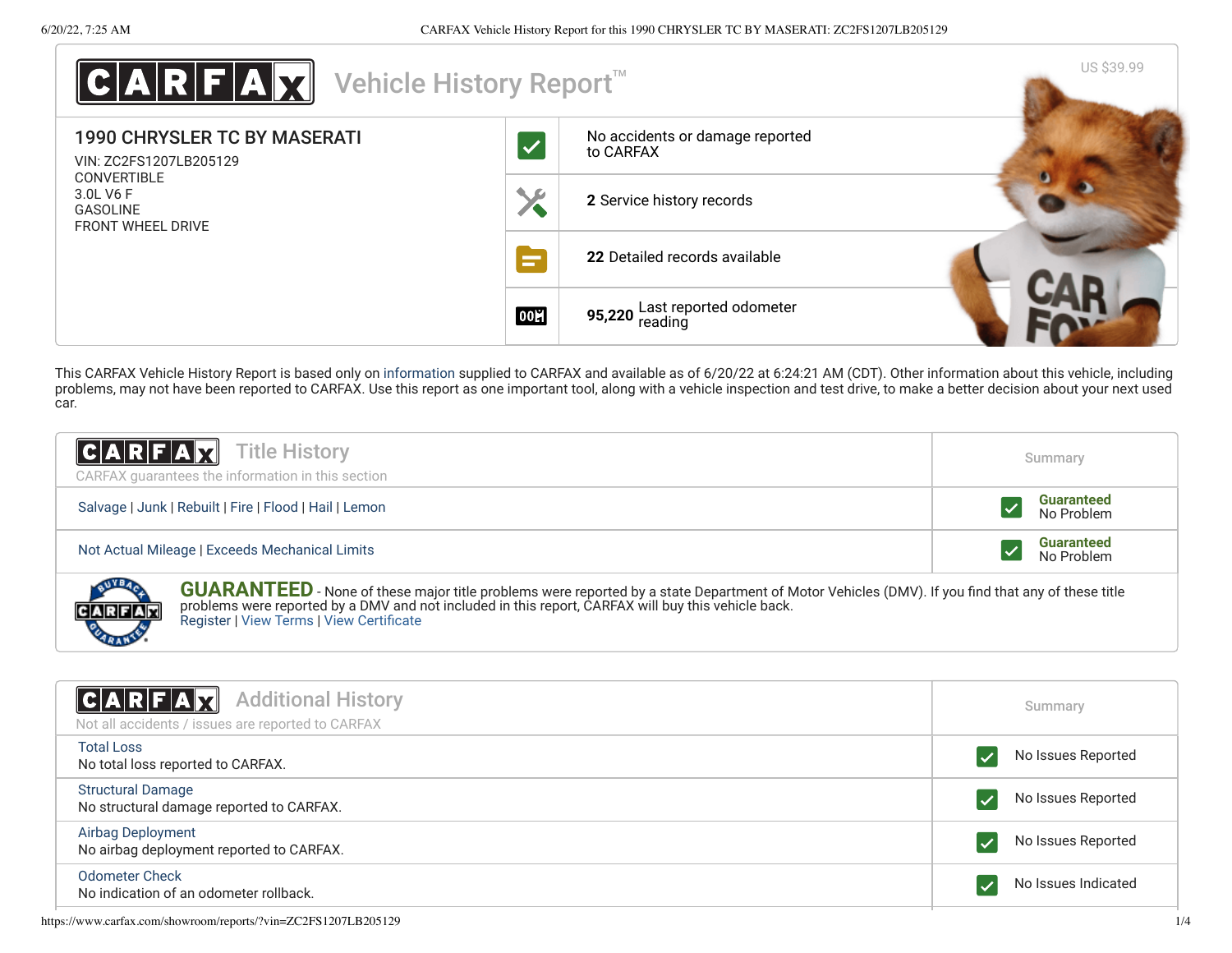## 6/20/22, 7:25 AM CARFAX Vehicle History Report for this 1990 CHRYSLER TC BY MASERATI: ZC2FS1207LB205129

| Accident / Damage<br>No accidents or damage reported to CARFAX.                       | No Issues Reported  |
|---------------------------------------------------------------------------------------|---------------------|
| Manufacturer Recall<br>Check with an authorized Chrysler dealer for any open recalls. | No Recalls Reported |
| <b>Basic Warranty</b><br>No data reported to CARFAX.                                  | No Data Reported    |

<span id="page-1-0"></span>

| Date       | <b>Mileage</b> | Source                                                                                             | <b>Comments</b>                                                                                                                                                                                                                                                                                                                             |
|------------|----------------|----------------------------------------------------------------------------------------------------|---------------------------------------------------------------------------------------------------------------------------------------------------------------------------------------------------------------------------------------------------------------------------------------------------------------------------------------------|
| 10/02/1991 |                | Maryland<br>Motor Vehicle Dept.<br>Frederick, MD<br>Title #17879851                                | Title or registration issued<br>- First owner reported<br>- Loan or lien reported                                                                                                                                                                                                                                                           |
| 06/24/2003 | 95,220         | Fitzgerald Chrysler Dodge Jeep RAM<br>Hagerstown, MD<br>301-733-5000<br>fitzmallcjdrhagerstown.com | Vehicle serviced<br>- Maintenance inspection completed<br>- Wiper(s) replaced<br>- Oil and filter changed<br>- Transmission fluid changed<br>- Transmission filter replaced<br>- Transmission serviced<br>- Transmission fluid flushed<br>- Antifreeze/coolant flushed/changed<br>- Timing belt replaced<br>- Two wheel alignment performed |
| 07/10/2003 |                | Hoffman Chrysler Jeep<br>Hagerstown, MD<br>301-733-1414<br>hoffmanautomotive.com                   | Vehicle serviced<br>- Antifreeze/coolant flushed/changed<br>- Transmission fluid flushed<br>- Transmission fluid changed<br>- Transmission filter replaced<br>- Transmission serviced<br>- Oil and filter changed<br>- Wiper(s) replaced<br>- Two wheel alignment performed                                                                 |
| 08/25/2003 |                | Maryland<br><b>Inspection Station</b><br>Frederick, MD                                             | Passed emissions inspection                                                                                                                                                                                                                                                                                                                 |
| 12/03/2004 |                | North Carolina<br>Motor Vehicle Dept.<br>Sunset Beach, NC<br>Title #773777043385097                | Registration issued or renewed<br>- Registration updated when owner moved the vehicle to a new location                                                                                                                                                                                                                                     |
| 01/04/2006 |                | North Carolina<br>Motor Vehicle Dept.<br>Sunset Beach, NC<br>Title #773777043385097                | Registration issued or renewed                                                                                                                                                                                                                                                                                                              |
| 12/04/2006 |                | <b>North Carolina</b>                                                                              | Registration issued or renewed                                                                                                                                                                                                                                                                                                              |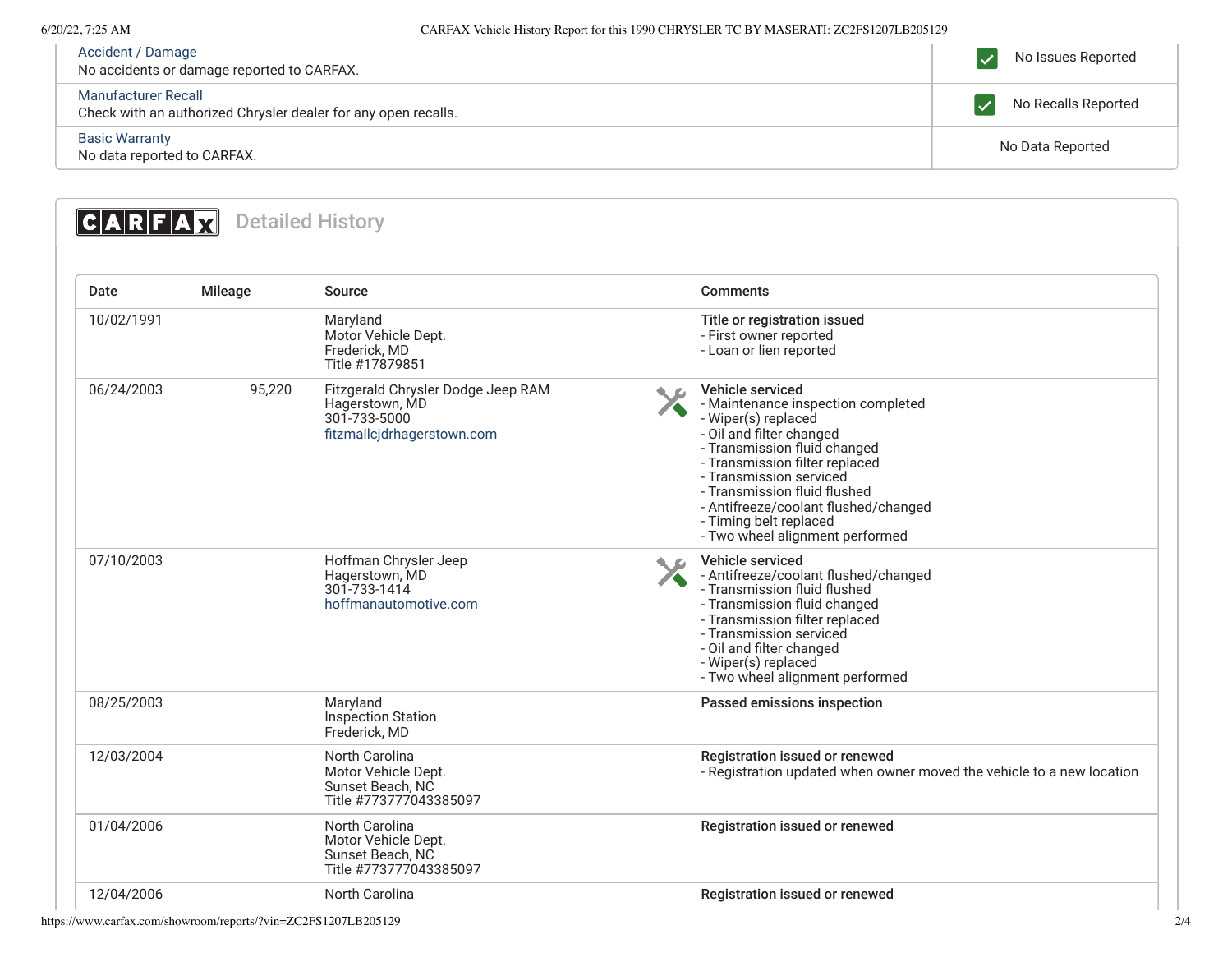|            | Motor Vehicle Dept.<br>Sunset Beach, NC<br>Title #773777043385097                          |                                |
|------------|--------------------------------------------------------------------------------------------|--------------------------------|
| 12/21/2007 | North Carolina<br>Motor Vehicle Dept.<br>Sunset Beach, NC<br>Title #773777043385097        | Registration issued or renewed |
| 12/05/2008 | North Carolina<br>Motor Vehicle Dept.<br>Sunset Beach, NC<br>Title #773777043385097        | Registration issued or renewed |
| 12/31/2009 | <b>North Carolina</b><br>Motor Vehicle Dept.<br>Sunset Beach, NC<br>Title #773777043385097 | Registration issued or renewed |
| 12/22/2010 | North Carolina<br>Motor Vehicle Dept.<br>Sunset Beach, NC<br>Title #773777043385097        | Registration issued or renewed |
| 12/21/2011 | <b>North Carolina</b><br>Motor Vehicle Dept.<br>Sunset Beach, NC<br>Title #773777043385097 | Registration issued or renewed |
| 12/21/2012 | North Carolina<br>Motor Vehicle Dept.<br>Sunset Beach, NC<br>Title #773777043385097        | Registration issued or renewed |
| 01/08/2014 | <b>North Carolina</b><br>Motor Vehicle Dept.<br>Sunset Beach, NC<br>Title #773777043385097 | Registration issued or renewed |
| 01/07/2015 | North Carolina<br>Motor Vehicle Dept.<br>Sunset Beach, NC<br>Title #773777043385097        | Registration issued or renewed |
| 12/30/2015 | North Carolina<br>Motor Vehicle Dept.<br>Sunset Beach, NC<br>Title #773777043385097        | Registration issued or renewed |
| 12/28/2016 | North Carolina<br>Motor Vehicle Dept.<br>Sunset Beach, NC<br>Title #773777043385097        | Registration issued or renewed |
| 01/02/2018 | <b>North Carolina</b><br>Motor Vehicle Dept.<br>Sunset Beach, NC<br>Title #773777043385097 | Registration issued or renewed |
| 12/20/2018 | North Carolina<br>Motor Vehicle Dept.<br>Sunset Beach, NC                                  | Registration issued or renewed |